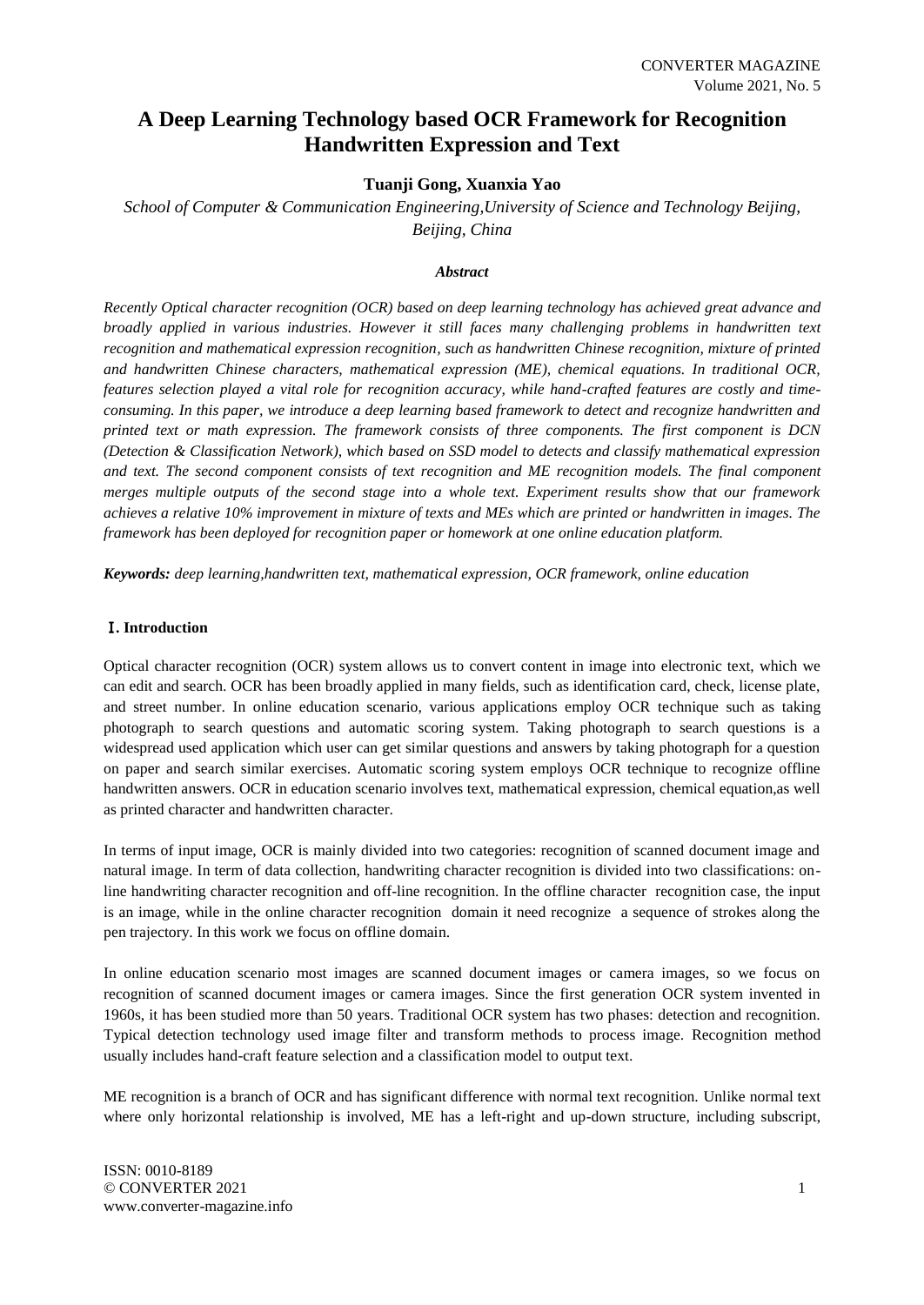superscript, square root symbol, integral symbol etc. Early mathematical expression recognition used manual selection feature to feed a classification model, such as SVM, to recognize expression. The main shortcoming is that hand-crafted features are difficult and time-consuming and suffers from poor performance.

Recently deep learning technology has been achieved great success in many domains, such as computer vision, speech recognition, and machine translation [\[1\]](#page-7-0), and many researcher adopted deep learning technique into OCR research. Motivated by prominent performance of SSD model in image classification [\[2\]](#page-7-1), Liao et al. proposed a fast text detect network based on SSD model, called Textbox [\[3\]](#page-7-2), for detecting scene text in natural image. In mathematical expression recognition domain, attention-based encoder-decoder models were employed to recognize mathematical expression in image [\[4](#page-7-3)[,5\]](#page-7-4).

Although OCR has achieved high accuracy in scanned document images, it still suffers from low accuracy in some scanned or photo images such as homework assignment or test exam which contain printed, handwritten text and mathematical expressions. As ME recognition has distinct difference with normal text recognition, a single model hardly achieves good performance for text recognition and ME recognition simultaneously. For example, CRNN [\[6\]](#page-8-0) model achieved high accuracy on text recognition, but it obtained poor accuracy on ME recognition. The model of image to latex [\[4\]](#page-7-3) is good at ME recognition, not text recognition as well.

To mitigate the issue, we propose a unified framework which consists of three components. The first component is a detection and classification network based on SSD model, which can not only detect text and mathematical expression but also classify text or ME. The second component is recognition stage which contains two recognition models, one is for text recognition, the other for ME recognition. Patch images with labels outputted by the first component are dispatched into corresponding recognition models according to label value, for example, patch images with text label are recognized by CRNN model [\[6\]](#page-8-0) and patch images with ME label by Im2Latex [\[4\]](#page-7-3). The third component is the mergence stage which merges output texts or latex codes of second component into a whole text.

The rest is organized as follow. Section 2 introduces related work. We present our model and experiments in Section 3 and 4 respectively. In Section 5 we draw a conclusion. Our contributions are as follows: (1) We introduce a classification model to detect mathematical expression or text and handwritten or printed characters; (2) We design a unified framework to detect and recognize text/mathematical expression.

# Ⅱ**. Related Work**

OCR system usually consists of two stages: detection stage and recognition stage. From the view of input image, it is divided into two domains: scanned document recognition and scene text recognition. In former recognition, text detection is not too difficult to deal with and some traditional pre-processing methodsachieved high performance, which includes noise removal, binarization, skew detection, text line segmentation, character segmentation, and word segmentation [\[7\]](#page-8-1). Text-line detection methods consist of connected component labeling, X-Y cut algorithm [\[8\]](#page-8-2), Run-length smearing, and Hough transform. Other text detection methods have used texture segmentation [\[9\]](#page-8-3) and statistical properties of local image neighborhoods for the location of text in image [\[10\]](#page-8-4). In mathematical expression detection, expression extraction method based Parzen window and 2-D structures [\[11\]](#page-8-5) was used widely. Chu et al. employed sign-detection method to detect non-homogeneous regions and used additional features with centroid fluctuation information to detect text line [\[12\]](#page-8-6). Although above methods obtained high accuracy, but they need take a number of hand-crafted features and suffered from poor robustness.

OCR systems employing deep learning technology have achieved the state of the art in detection and recognition in natural image. These methods normally used convolution neural network (CNN) to extract feature [\[13-16\]](#page-8-7) and employed RNN with CTC or attention based model to recognize text. A number of text detection models are based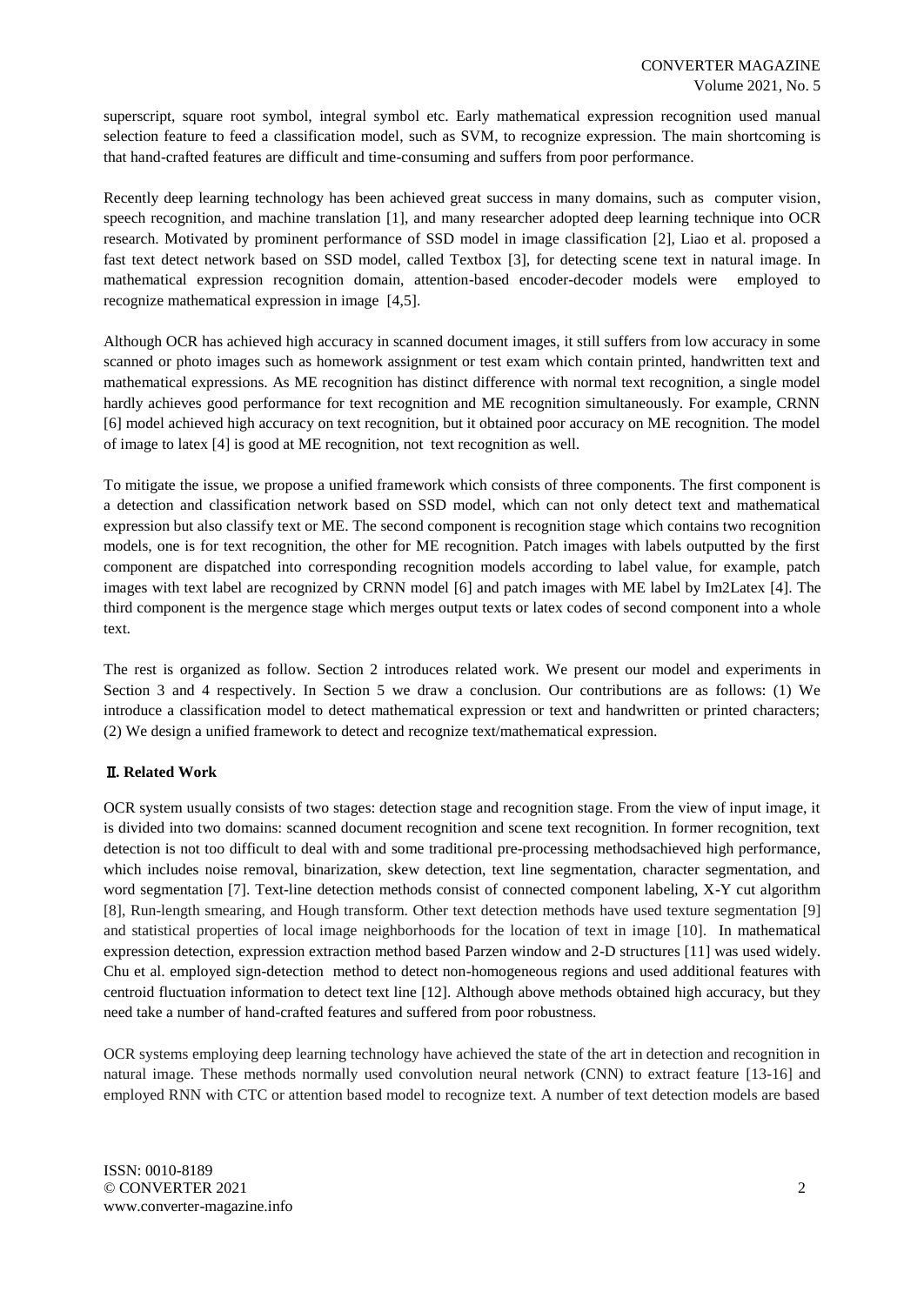on object detection model. In [\[17\]](#page-8-8), the authors proposed a text detection model based on the YOLO network [\[18\]](#page-8-9) to identify text regions. TextBox [\[3\]](#page-7-2), TextBox++ [\[19\]](#page-8-10), and SegLink [\[20\]](#page-8-11) methods are based on SSD-framework.

Detection and recognition of ME in image is an active research branch and attracts a lot of researcher [\[4,](#page-7-3) [5,](#page-7-4) [11,](#page-8-5) [12,](#page-8-6) [21-23\]](#page-8-12). It consists of mathematical expression detection and extraction, symbol recognition, analysis of page layout, and mathematical content explanation etc. Early ME recognition approaches based on trees [\[24\]](#page-8-13) analyzed data structures, and approaches based on grammar[\[25\]](#page-8-14) employed formal grammars and corresponding parsing algorithms to recognize math expression. Alavro et al. proposed a statistical framework employing two-dimensional stochastic context-free grammars [29]. Recently many deep learning based methods were proposed, which employed CNN to extract features and used attention-based model [\[4,](#page-7-3) [5,](#page-7-4) [26\]](#page-8-15) or LSTM [\[27\]](#page-8-16) model to recognize ME.

# Ⅲ**. Framework**

3.1 Pipeline framework

The framework consists of three-stage pipelines illustrated in Fig.1. The first stage is detection and classification network(DCN), which takes the image as input and detects the location of text box and classifies types of each text box. Each text box is one of three types: normal text, mathematical expression, and background. The outputs of DCN are fed into corresponding recognition models, for example, patches with text flag are dispatched to text recognition model based on CRNN, and patches with ME flag are sent to ME recognition model based on WYGIWYS [\[5\]](#page-7-4). After recognition, texts or LateX codes of patch are merged into a whole paragraph ordered by coordinate of patches from top to bottom and left to right.

3.2 Detection and classification network

# 3.2.1 Architecture

The idea of DCN is the divided and conquer strategy and the task of DCN takes the image as input, and detects and classifies ME or text sub-regions, with labels of input image. The architecture of model is depicted in Fig.1.



*Fig1: Architecture of framework. The architecture consists of three components: detection and classification component, recognition component and mergence component*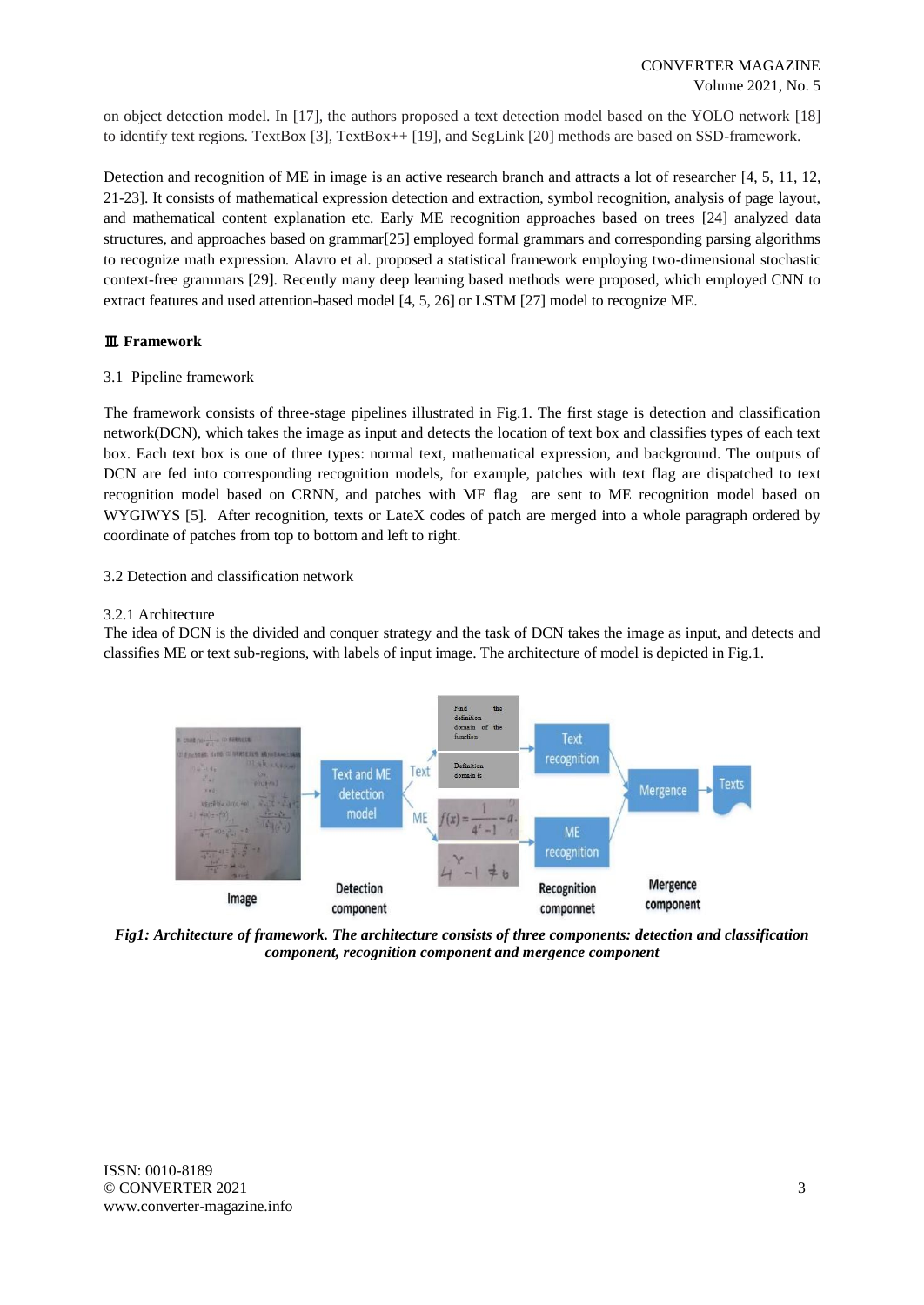

*Fig 2: The architecture of Detection and Classification Network(DCN)*

DCN is a 28-layer fully convotional network. The kernel with blue line is 1x5 and one with yellow line is 1x1. On every feature map, a class-box layer predicts 84-d vector, which are the text/math express scores (3-d) and offsets(4-d) for 12 default boxes.

The proposed model inherits the popular VGG-16 architecture [\[28\]](#page-8-17).The last two fully-connected layers in VGG-16 are changed to convolution layers, followed by several convolutionand pooling layers. Because words and mathematical expressions in OCR images are usually horizontal and long objects. Following [\[3\]](#page-7-2), we experiment several size convolution kernel, such as 1x5, 3x5, standard 3x3 kernel, to find out the best kernel for the special scenarios.

Following the last and intermediate convolution layers, there are 6 class-box layers, which are used to detect various size feature map. These outputs are concatenated and passed through non-maximum suppression process.

# 3.2.2 Class-box layer

A class-box layer simultaneously predicts text or math expression presence, printed or handwritten character, and bounding boxes, conditioned on its input feature map, as shown in Fig.3. At every map location, it outputs two scores of text or math express and offsets to its associated default boxes in a convolution manner. The structure of class-box layer is illustrated in Fig.3. In class-box layer we add an extra component to predict handwritten or printed character. The class-box layer consists of three components: detection of text or mathematical expression (TME), and detection of text box. Every component has two convolution layers and the convolutionkernel is 3x3. The output channel of last convolution layer for TME and HWP is  $n_{\text{anch}} \times 3$  and is  $n_{\text{anch}} \times 4$  for text box, where  $n_{\text{anch}}$  is the number of anchors.



*Fig 3: The network structure of class-box layer*

Feature map is fed into three convolution neural networks to detect text/ME, and coordinate of text or ME box. n\_anch is the number of anchors.

# 3.2.3 Default boxes and aspect ratios

In OCR, words or mathematical expressions tend to have large, long aspect ratios. Similar to [\[19\]](#page-8-10), we set 10 aspect ratios for default boxes, ranging from 1 to 10. As some images of mathematical expressions, such as fraction expression, have small aspect ratios with less than 1, we add two extra 1/2 and 1/3 default box.

ISSN: 0010-8189 © CONVERTER 2021 www.converter-magazine.info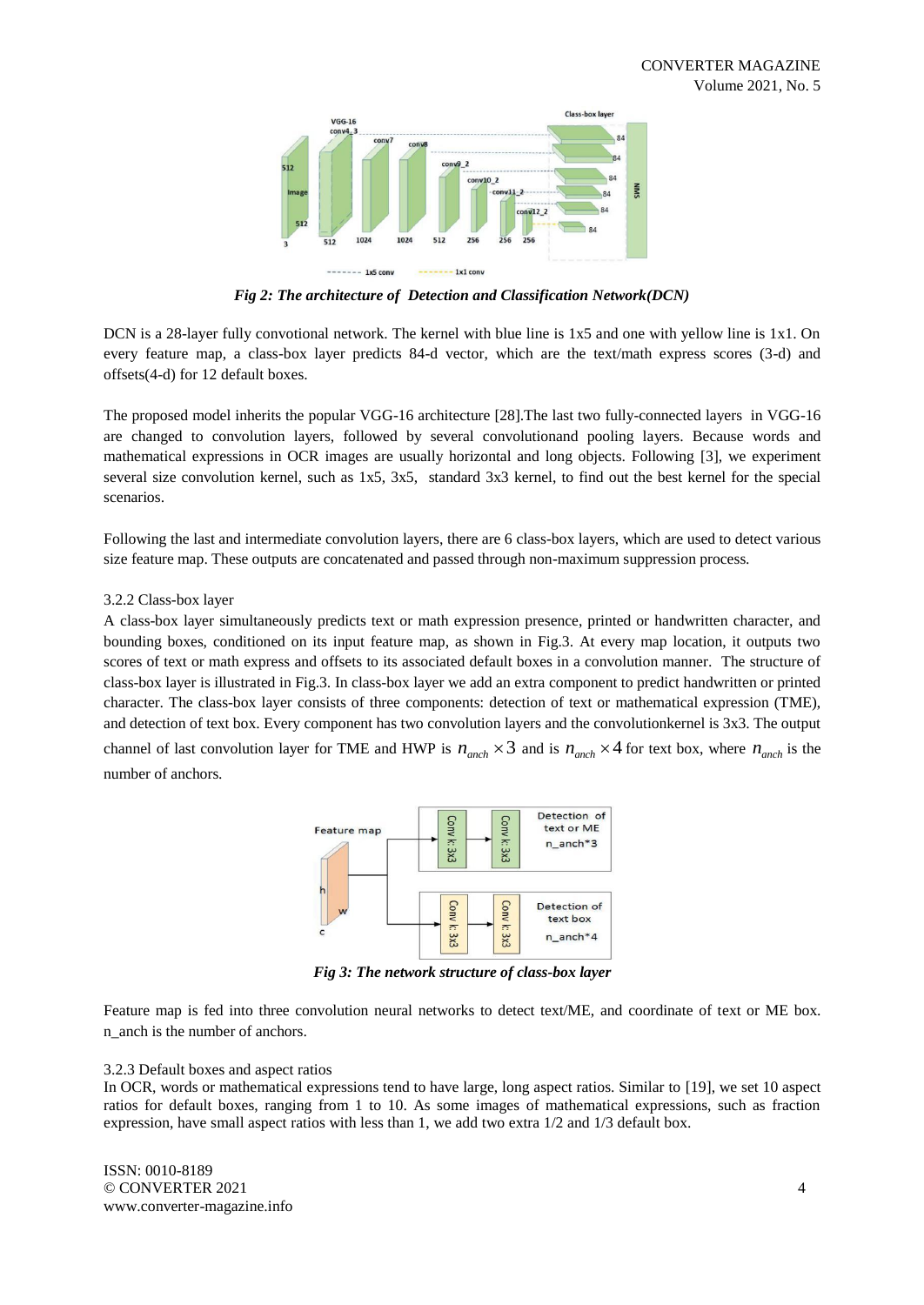# 3.2.4 Non-maximum suppression

NMS is applied to the aggregate outputs of all class-box layers to locate text or math expression.

#### 3.2.5 Optimization

We extend the loss function in [\[3\]](#page-7-2) with an extra loss item. Let  $x$  be match indication matrix, and  $c$  be the confidence. The objective loss function is made up of localization loss ( $L_{loc}$ ) and confidence loss ( $L_{conf}$ ), as follow:

$$
L(x, c, l, g) = \frac{1}{N} (L_{\text{conf}}(x, c) + \alpha L_{\text{loc}}(x, l, g))
$$
 (1)

Where N stands for the amount of default boxes that match ground-truth boxes.  $L_{\text{loc}}$  is the L1 regular loss [\[29\]](#page-9-0) between recognized box( $l$ ) and truth box( $g$ ),  $L_{\text{conf}}$  is the soft-max losses with 3 classes(text, math expression, and background class). In this work, smoothing control factor  $\alpha$  is empirically set to 1.

#### 3.3 Recognition model

In our framework, we adopt CRNN as text recognition and WYGIWYS [\[5\]](#page-7-4) as ME recognition model. CRNN model is end-to-end trainable model combining CNN and RNN and can recognize arbitrary length sequences. We train two CRNN models: one is trained using printed text dataset, and the other using dataset with handwritten text.

WYGIWYS model integrates a convolution network and LSTM network with an attention mechanism for text and layout recognition. It uses a multi-layer CNN and a bidirectional LSTM to encode ME images and employs a LSTM with recurrent attention as the decoder to output the markup with LaTeX format.

#### 3.4 Mergence stage

After recognition by various recognition models, outputs of various patches are merge into a whole text. The merge rule is as follows: detected patches are sorted by square summation of coordinate (SSC) of top-left point of the patch, e.g.,  $x^2 + y^2$ . If SSC of two patches are equal, sort again by x coordinate firstly and then by y coordinate.

# Ⅳ**. Experiments**

To evaluate effectiveness of our proposed method, we conduct experiments on a synthetic dataset and compare experiments with open resource OCR system and commercial OCR product in test dataset.

#### 4.1 Synthetic Dataset

As far as we know, there is no existed dataset which annotates text bound box and text labels such as normal text or ME, handwritten or printed format, so we synthesize a dataset corresponding to the training condition. Synthetic dataset consists of two types of dataset, one is printed texts or math expressions, and the other is handwritten texts or expressions. An image is usually made up of multi-line texts and several mathematical expressions, and a line has one of three layouts:

- (1) a line only includes normal texts
- (2) a line only includes math expressions
- (3) a line is made up of texts and math expressions.

Every image sample has a corresponding annotation file, and one line in it annotates a text block or math expression with 6 items segmented by white-space. The first two items are the left-top  $(x,y)$  coordinate of ground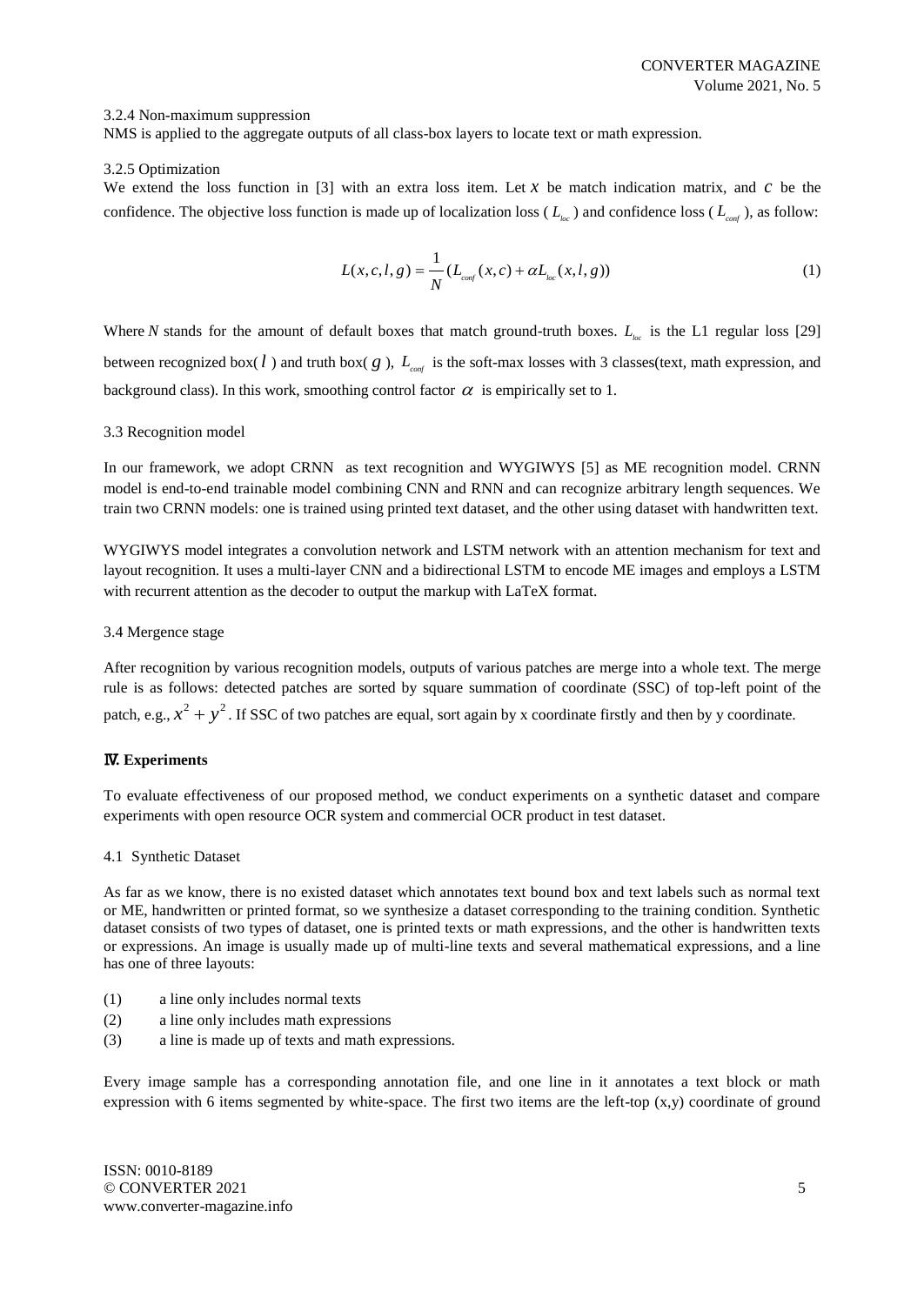region, and the next two items are height and width of the block or expression, the fifth item is the class indicating texts with 1 or expression with 2. The last item is the label with indicating printed format or handwritten format.

In synthetic dataset, the size of image is 512x512 and every image has 5-10 lines. Texts are sampled from files downloaded from Internet including novel, essay, book and every text's length ranges from 5 to 25. Printed text are rendered with one in 6 fonts, size of font are randomly selected from 20 to 30. The Image of Handwritten Chinese characters are sampled from CASIA offline HWDB1.1 dataset. Printed mathematical expressions are sampled from IM2LATEX-100K dataset and handwritten mathematical expressions are picked from CROHME dataset.

The synthetic dataset contains 1 million images with 50% handwritten format vs 50% printed format and is split into training set with 70%, validation set with 10% and test set with 20%.

# 4.1.1 Exam-paper dataset

The dataset contains 600 scanned images of handwritten exams of algebra subject in high school. Every image contains printed and handwritten texts and MEs and the size is 512x512. The content of every image has been transcript into digital text or Latex code. The dataset is divided into training set with 70%, validation set with 10%, and test dataset 20%.

#### 4.2 Implementation details

#### 4.2.1 DCN training

For training DCN model, we adopt Adam[\[30\]](#page-9-1) method to optimize the model. The momentum value is 0.9. In pretraining stage, we trained our model with 200k epochs. The learning rate is set to 0.005, and it is decreased to 1/10 at every 20k iterations. In fine-tuning stage, the initial learning rate is set to 0.001, and then be reduced to 0.0001 at the 50kth iterations and terminated at 100k iterations. We use Dropout method to avoid over-fitting.

The experiment is conducted in Tensorflow framework on Geforce RTX 2080 GPU. The whole training time takes about 50 hours.

# 4.2.2 CRNN

The implementation of CRNN is based on Tensorflow implementation. The size of input is 200x32 and sequence length is 50. For printed dataset, after 200K epochs, the precision of word is 99.8% and sentence's precision is 87.2% , and for handwritten character, the precision of word is 90.3% and sentence's precision is 68.4%.

# 4.2.3 WYGIWYS

We adopt the Tensorflow implementation of WYGIWYSand use the same training strategy. For IM2LATEX-100K dataset, the precision is 73.8%, and for CROHME dataset the precision is 57.24%.

#### 4.3 Evaluation metric

Precision is the primary metric for OCR and F-measure is a complex metric that balances precision and recall rate and is widely applied measurement of text detection, so the evaluation metric use f-measure and precision. F-

measure is defined as  $F_1 = 2 \frac{P \cdot R}{P}$  $P + R$  $=2\frac{P\cdot}{P}$  $^{+}$ , where P, R stands for precision and recall respectively. Levenshtein

distance is a metric for measuring the similarity between two sequences, as Eq. (3).

$$
lev_{a,b}(i, j) = \begin{cases} \max(i, j) & \text{if } \min(i, j) = 0, \\ lev_{a,b}(i - 1, j) + 1 & \text{otherwise.} \end{cases}
$$
(3)  

$$
lev_{a,b}(i, j - 1) + 1 & \text{otherwise.}
$$

ISSN: 0010-8189 © CONVERTER 2021 www.converter-magazine.info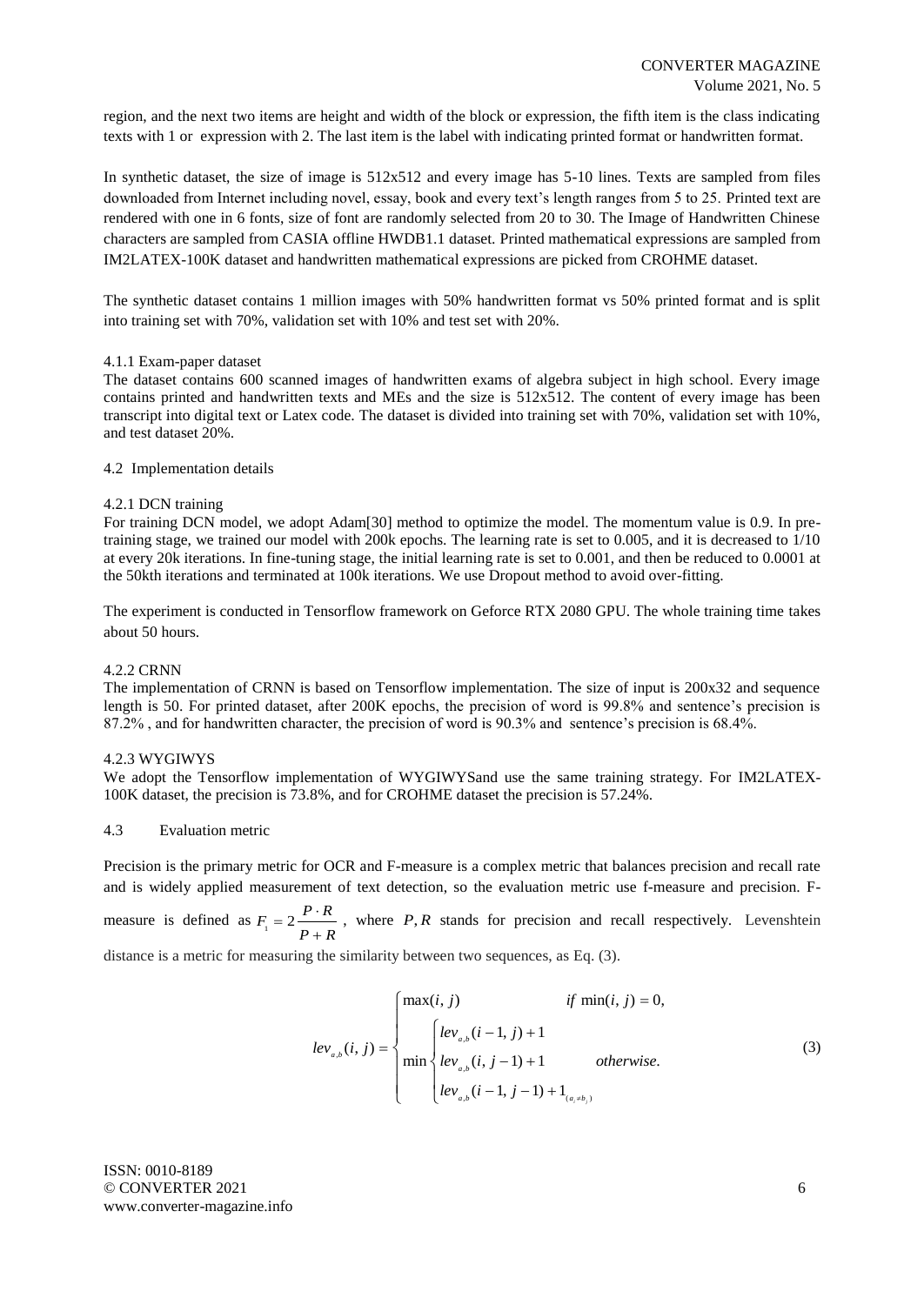We adopt Levenshtein distance as measure metric to evaluate performance of recognition of mathematical expression.

#### 4.4 Experiment and results

In the following we conduct three experiments to evaluate DCN performance and our framework performance.

#### 4.4.1 Experiment I

In OCR system, the precision is the important evaluation metric. However, if patch is fed into wrong recognition model, it impairs the whole precision. In this experiment, we evaluate the performance of DCN component.

| Table 1 DCN performance.                       |                   |                  |        |           |  |
|------------------------------------------------|-------------------|------------------|--------|-----------|--|
| <b>Component</b>                               | <b>Text or ME</b> | <b>Precision</b> | Recall | ${\bf F}$ |  |
| Classification of Text or ME Printed character |                   | 0.91             | 0.84   | 0.83      |  |
|                                                | HW character      | 0.81             | 0.72   | 0.76      |  |

# We train the model on training dataset and evaluate on test dataset. After training DCN model with synthetic dataset, we transfer Exam-paper dataset to retrain and evaluate it on Exam-paper test set. The precision for printed Text or ME is 0.91, recall is 0.84 and F1 is 0.87. For handwritten text, precision, recall, and f-measure are 0.81, 0.72, 0.76 respectively. The detail is shown in Table 1.

In order to evaluate the impact of kernel size for detecting text and math expression, we conduct three different convolution kernel with 1x5, 3x3, and 3x5 (height x width). We pick up printed text or math expression as test dataset. The printed text test dataset splits two sub-dataset: text dataset and math expression dataset. For text patch, the 1x5 kernel obtains the most performance, and for math expression, the kernel with 3x5 has the most performance in accuracy. The details are shown in Table 2. The possible reason is that text images in OCR training and test datasets largely have large aspect ratio, the 1x5 kernel bears widely receptive field and captures long text patches. As some math express patches, e.g. fractional expression, have small aspect ratio, 3x5 kernel balance between math expressions with big aspect ratios and those with small ratios.

| Table 2 T errormance of unit entret nei size. |                        |                    |  |  |
|-----------------------------------------------|------------------------|--------------------|--|--|
| <b>Kernel Size(hxw)</b>                       | <b>Math Expression</b> | <b>Normal Text</b> |  |  |
| 1x5                                           | 0.88                   | 0.97               |  |  |
| 3x3                                           | 0.85                   | 0.92               |  |  |
| 3x5                                           | 0.90                   | 0.95               |  |  |

# **Table 2 Performance of different kernel size.**

#### 4.4.2 Experiment II

In the experiment, we compare the performance of our pipeline framework with Tesseract and InftyReader. The test dataset use printed text or math expression as Tesseract (4.0) and InftyReader do not have model trained with handwritten characters and expressions.

Test dataset. We use Exam-paper test set to compare three models.

In the mixture input, we compare recognition performance with Tesseract and InftyReader. The results are shown in Table 3. In printed text images with multiple line Chinese texts, comparing to Tesseract, the precision of our framework is 0.95 with relatively 7% increase. For ME recognition, the test dataset contains 50% printed MEs and 50% handwritten MEs. The precision of our framework achieves 0.75 while InftyReader precision is 0.67.

| Table 3 Comparison proposed framework with Tesseract and InftyReader |                   |           |  |
|----------------------------------------------------------------------|-------------------|-----------|--|
| Model                                                                | Text/ME           | Precision |  |
| Tesseract                                                            | Printed character | 0.89      |  |

#### **Table 3 Comparison proposed framework with Tesseract and InftyReader**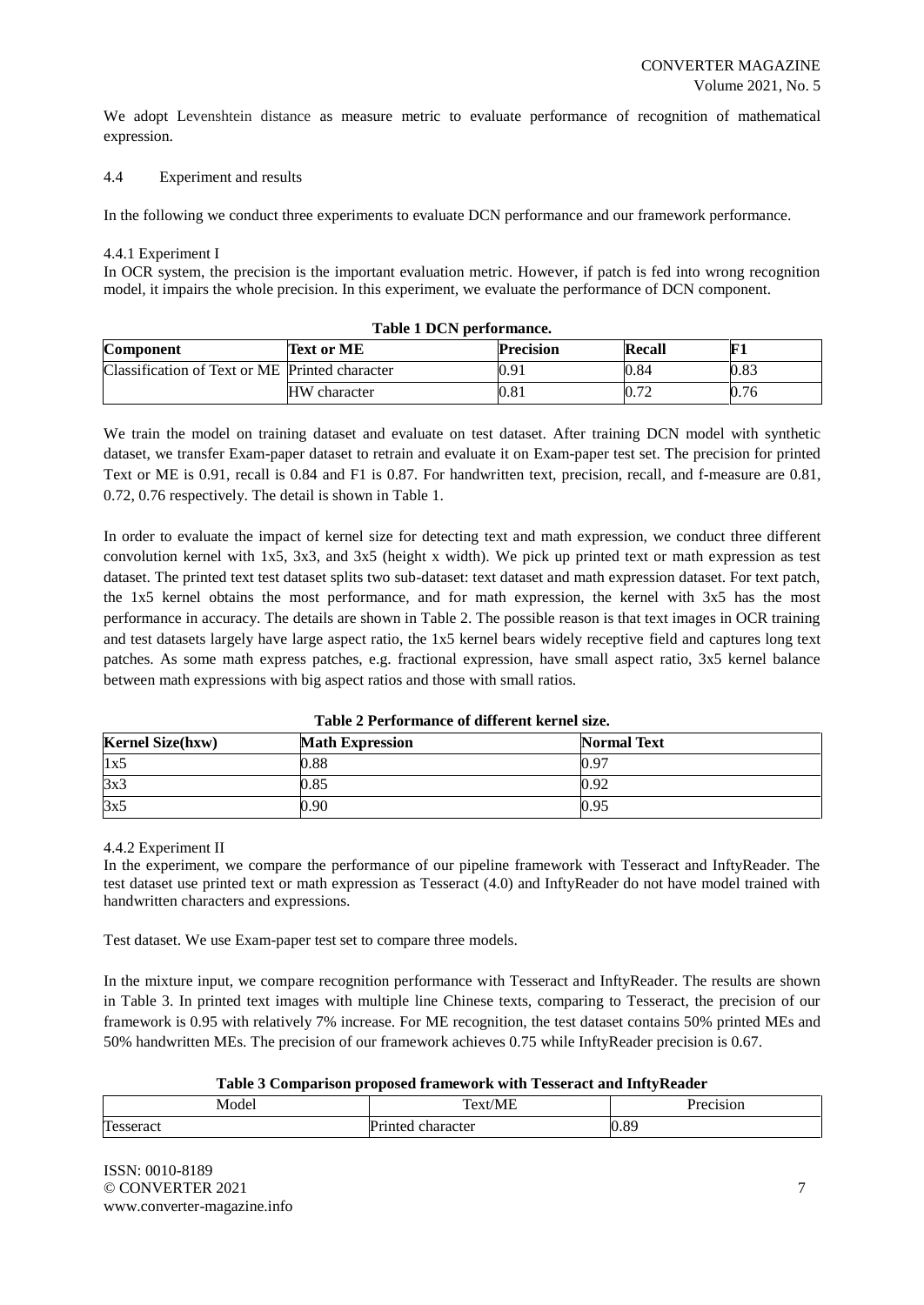| Our framework      | <b>Printed character</b> | 0.95 |
|--------------------|--------------------------|------|
| InftyReader        | Math expression          | 0.67 |
| Proposed framework | Math expression          |      |

# 4.4.3 Experiment III

In this experiment, we compare the performance of framework with DCN and without DCN component. In our experiment, we evaluate and compare text recognition and ME recognition. For text recognition, the two models are DCN+2CRNN model with DCN and CRNN-M without DCN. The two CRNN models in DCN+2CRNN model are trained with 20K epoch by handwritten dataset and printed dataset respectively. The CRNN-M model is trained with 40K epoch by combination of handwritten and printed dataset. For ME recognition, there are two models as well as text recognition: DCN+2WYGIWYS model and WYGIWYS-M. The two WYGIWYS models in DCN+2 WYGIWYS model are trained with 20K epoch by CROHME dataset and IM2LATEX-100K respectively. The WYGIWYS-M model is trained with 40K epoch by combination of CROHME and IM2LATEX-100K. The results are shown in Table 4.

# **Table 4 Analysis of performance with DCN component and without DCN.**

| Model         | <b>Description</b>                            | <b>Precision</b>   |
|---------------|-----------------------------------------------|--------------------|
| DCN+2CRNN     | Two models trained by handwritten and printed | 0.88               |
|               | dataset respectively                          |                    |
| <b>CRNN-M</b> | One model trained by mixture dataset          | 0.79               |
| DCN+2WYGIWYS  | Two split trained model                       | 0.77(Exact Match)  |
| WYGIWYS-M     | Mixture trained model                         | 0.71 (Exact Match) |

For text recognition the precision of DCN+2CRNN model achieves 0.88 with an 11.3% relative increase than CRNN-M model which precision is 0.79. For mathematical expression recognition, comparison with WYGIWYS-M model, the precision of DCN+2WYGIWYS model is 0.77 and has a relative 8.4% increase.

# Ⅴ**. Conclusion**

In this work, we propose a multiple-stage deep learning based framework to detect and recognize printed and handwritten text or math expression. The framework consists of three components: DCN component, recognition component, and mergence component. The detection and classification stage employs a DCN component to detect text box and classify text or expression format in scanned documented image. The detected and classified patches are fed into corresponding recognition model and output strings of text or Latex code. After recognition, multiple strings are merged into a whole text.

In the future we will explore the end-to-end trainable network to detect and recognize text and mathematical expression.

# **Acknowledgment**

The work was done in Beijing sanhao company. We would like to thank Weize Zhang for helpful discussions. We also thank Yan Yan and Wei Ma for helpful comments.

# **References**

- <span id="page-7-0"></span>[1] Y. LeCun, Y. Bengio, and G. Hinton, "Deep learning," Nature, vol. 521, pp. 436-444, 2015.
- <span id="page-7-1"></span>[2] W. Liu, D. Anguelov, D. Erhan, C. Szegedy, S. Reed, C. Y. Fu, et al., "SSD: Single Shot MultiBox Detector," in European Conference on Computer Vision, 2016.
- <span id="page-7-2"></span>[3] M. Liao, B. Shi, X. Bai, X. Wang, and W. Liu, "TextBoxes: A Fast Text Detector with a Single Deep Neural Network," 2016.
- <span id="page-7-3"></span>[4] Y. Deng, A. Kanervisto, J. Ling, and A. M. Rush, "Image-to-Markup Generation with Coarse-to-Fine Attention," 2017.
- <span id="page-7-4"></span>[5] Y. Deng, A. Kanervisto, and A. M. Rush, "What You Get Is What You See: A Visual Markup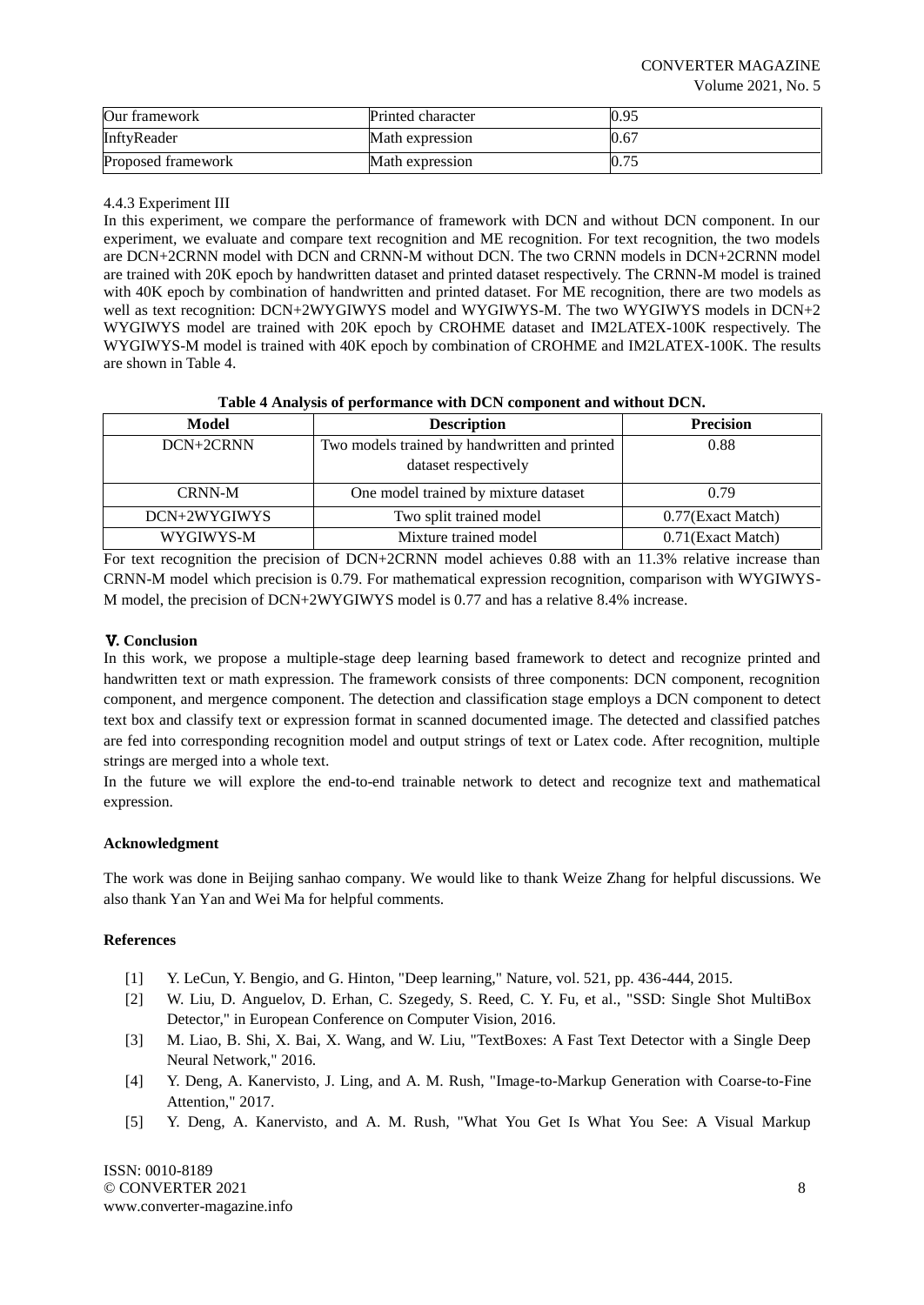Decompiler," 2016.

- <span id="page-8-0"></span>[6] B. Shi, X. Bai, and C. Yao, "An End-to-End Trainable Neural Network for Image-Based Sequence Recognition and Its Application to Scene Text Recognition," IEEE Transactions on Pattern Analysis and Machine Intelligence, vol. 39, pp. 2298-2304, 2017.
- <span id="page-8-1"></span>[7] E. Borovikov, "A survey of modern optical character recognition techniques," arXiv: Computer Vision and Pattern Recognition, 2014.
- <span id="page-8-2"></span>[8] G. Nagy and S. C. Seth, "HIERARCHICAL REPRESENTATION OF OPTICALLY SCANNED DOCUMENTS," in international conference on pattern recognition, 1984.
- <span id="page-8-3"></span>[9] V. Wu, R. Manmatha, and E. M. Riseman, "Finding Text in Images," 1997, pp. 3-12.
- <span id="page-8-4"></span>[10] P. Clark and M. Mirmehdi, "Finding Text Regions Using Localised Measures," in british machine vision conference, 2000, pp. 675-684.
- <span id="page-8-5"></span>[11] J. Jin, X. Han, and Q. Wang, "Mathematical Formulas Extraction," in International Conference on Document Analysis & Recognition, 2003.
- <span id="page-8-6"></span>[12] W. T. Chu and F. Liu, "Mathematical Formula Detection in Heterogeneous Document Images," in Conference on Technologies and Applications of Artificial Intelligence, 2013, pp. 140-145.
- <span id="page-8-7"></span>[13] M. Jaderberg, A. Vedaldi, and A. Zisserman, "Deep Features for Text Spotting," in european conference on computer vision, 2014, pp. 512-528.
- [14] M. Jaderberg, K. Simonyan, A. Vedaldi, and A. Zisserman, "Reading Text in the Wild with Convolutional Neural Networks," International Journal of Computer Vision, vol. 116, pp. 1-20, 2016.
- [15] Z. Tian, W. Huang, T. He, P. He, and Y. Qiao, "Detecting Text in Natural Image with Connectionist Text Proposal Network," european conference on computer vision, pp. 56-72, 2016.
- [16] C. Bartz, H. Yang, and C. Meinel, "STN-OCR: A single Neural Network for Text Detection and Text Recognition," 2017.
- <span id="page-8-8"></span>[17] A. Gupta, A. Vedaldi, and A. Zisserman, "Synthetic Data for Text Localisation in Natural Images," computer vision and pattern recognition, pp. 2315-2324, 2016.
- <span id="page-8-9"></span>[18] J. Redmon, S. K. Divvala, R. B. Girshick, and A. Farhadi, "You Only Look Once: Unified, Real-Time Object Detection," computer vision and pattern recognition, pp. 779-788, 2016.
- <span id="page-8-10"></span>[19] M. Liao, B. Shi, and B. Xiang, "TextBoxes++: A Single-Shot Oriented Scene Text Detector," IEEE Transactions on Image Processing, vol. 27, pp. 3676-3690, 2018.
- <span id="page-8-11"></span>[20] B. Shi, X. Bai, and S. J. Belongie, "Detecting Oriented Text in Natural Images by Linking Segments," computer vision and pattern recognition, pp. 3482-3490, 2017.
- <span id="page-8-12"></span>[21] W. He, Y. Luo, Y. Fei, H. Han, J. Han, E. Ding, et al., "Context-aware mathematical expression recognition: An end-to-end framework and a benchmark," in International Conference on Pattern Recognition, 2017.
- [22] C. Liu, L. Zuo, X. Li, and X. Tian, "An improved algorithm for identifying mathematical formulas in the images of PDF documents," in IEEE International Conference on Progress in Informatics and Computing, 2016, pp. 252-256.
- [23] J. Zhang, J. Du, and L. Dai, "Multi-Scale Attention with Dense Encoder for Handwritten Mathematical Expression Recognition," 2018.
- <span id="page-8-13"></span>[24] R. Zanibbi, D. Blostein, and J. R. Cordy, "Recognizing Mathematical Expressions Using Tree Transformation," IEEE Trans.pattern Anal.machine Intell, vol. 24, pp. 1455-1467, 2002.
- <span id="page-8-14"></span>[25] S. Lavirotte, "Mathematical Formula Recognition Using Graph Grammar," Spie Proceedings, vol. 3305, pp. 44-52, 1998.
- <span id="page-8-15"></span>[26] J. Zhang, J. Du, S. Zhang, D. Liu, Y. Hu, J. Hu, et al., "Watch, Attend and Parse: An End-to-end Neural Network Based Approach to Handwritten Mathematical Expression Recognition," Pattern Recognition, vol. 71, pp. 196-206, 2017.
- <span id="page-8-16"></span>[27] A. D. Le and M. Nakagawa, "Training an End-to-End System for Handwritten Mathematical Expression Recognition by Generated Patterns," in international conference on document analysis and recognition, 2017, pp. 1056-1061.
- <span id="page-8-17"></span>[28] K. Simonyan and A. Zisserman, "Very Deep Convolutional Networks for Large-Scale Image